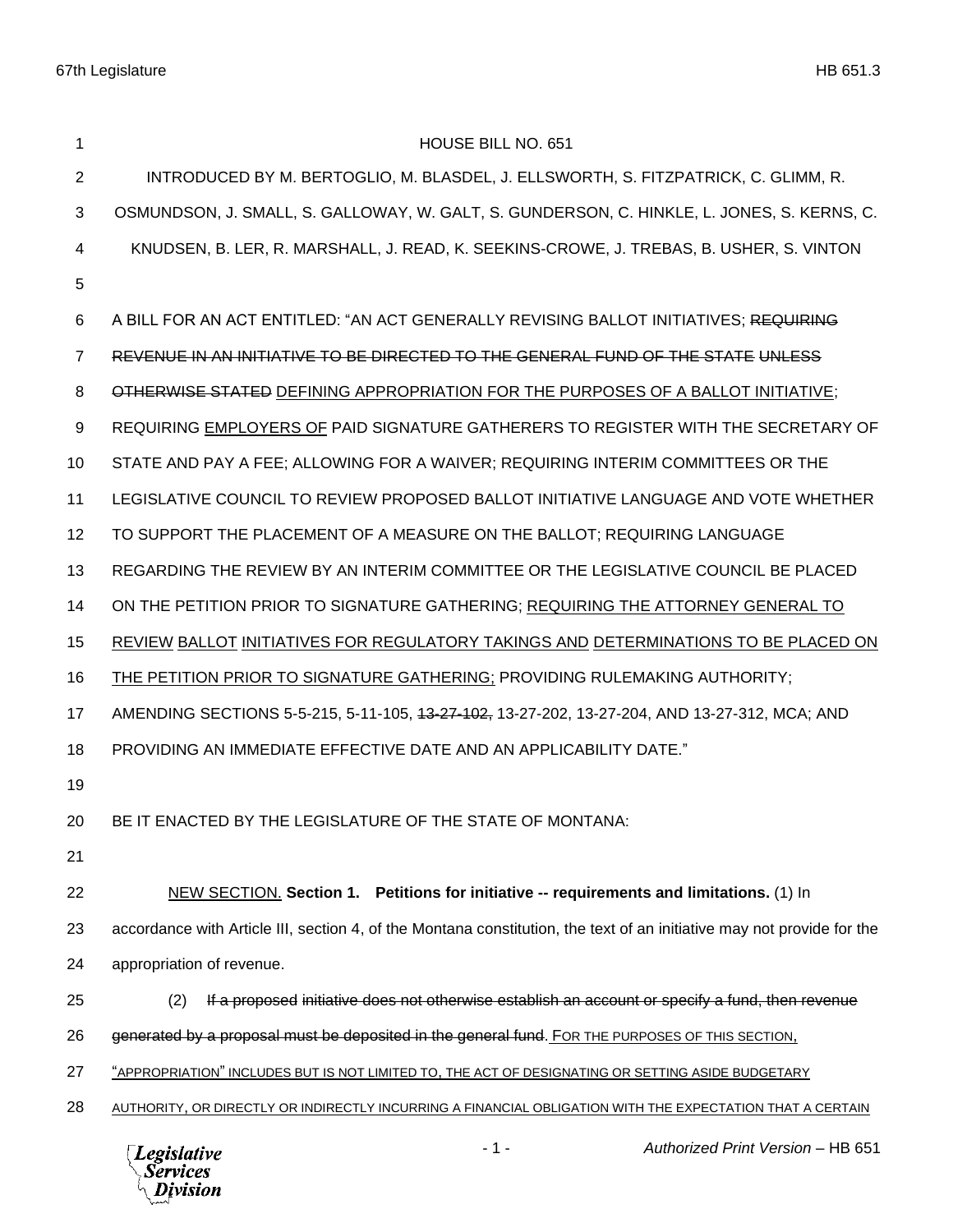| 1  | AMOUNT OF MONEY WILL BE EXPENDED OR DIRECTED FOR A SPECIFIC USE OR PURPOSE. THE TERM ALSO INCLUDES            |
|----|---------------------------------------------------------------------------------------------------------------|
| 2  | INCREASING OR EXPANDING ELIGIBILITY TO A GOVERNMENT PROGRAM.                                                  |
| 3  |                                                                                                               |
| 4  | Section 2. Section 5-5-215, MCA, is amended to read:                                                          |
| 5  | Duties of interim committees. (1) Each interim committee shall:<br>$"5-5-215.$                                |
| 6  | review administrative rules within its jurisdiction;<br>(a)                                                   |
| 7  | subject to 5-5-217(3), conduct interim studies as assigned;<br>(b)                                            |
| 8  | monitor the operation of assigned executive branch agencies with specific attention to the<br>(c)             |
| 9  | following:                                                                                                    |
| 10 | identification of issues likely to require future legislative attention;<br>(i)                               |
| 11 | opportunities to improve existing law through the analysis of problems experienced with the<br>(ii)           |
| 12 | application of the law by an agency; and                                                                      |
| 13 | (iii) experiences of the state's citizens with the operation of an agency that may be amenable to             |
| 14 | improvement through legislative action;                                                                       |
| 15 | review, if requested by any member of the interim committee, the statutorily established advisory<br>(d)      |
| 16 | councils and required reports of assigned agencies to make recommendations to the next legislature on         |
| 17 | retention or elimination of any advisory council or required reports pursuant to 5-11-210;                    |
| 18 | review proposed legislation of assigned agencies or entities as provided in the joint legislative<br>(e)      |
| 19 | rules; and                                                                                                    |
| 20 | accumulate, compile, analyze, and furnish information bearing upon its assignment and relevant to<br>(f)      |
| 21 | existing or prospective legislation as it determines, on its own initiative, to be pertinent to the adequate  |
| 22 | completion of its work; and                                                                                   |
| 23 | review proposed ballot initiatives within the interim committee's subject area and vote to either<br>(q)      |
| 24 | support or not support the placement of the text of an initiative on the ballot in accordance with 13-27-202. |
| 25 | Each interim committee shall prepare bills and resolutions that, in its opinion, the welfare of the<br>(2)    |
| 26 | state may require for presentation to the next regular session of the legislature.                            |
| 27 | The legislative services division shall keep accurate records of the activities and proceedings of<br>(3)     |
| 28 | each interim committee."                                                                                      |

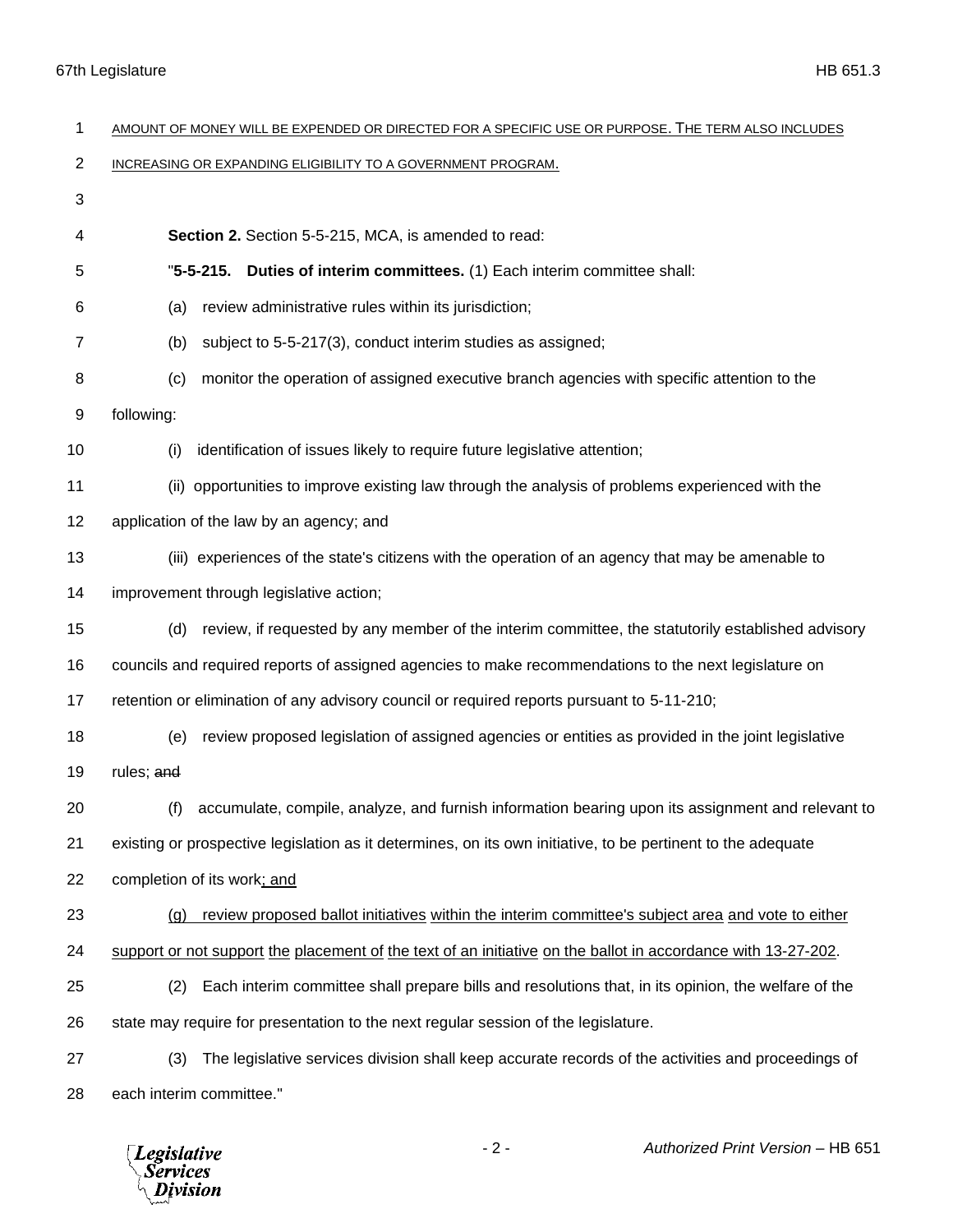| 1              |                                                                                                                      |
|----------------|----------------------------------------------------------------------------------------------------------------------|
| 2              | Section 3. Section 5-11-105, MCA, is amended to read:                                                                |
| 3              | "5-11-105. Powers and duties of council. (1) The legislative council shall:                                          |
| 4              | employ and, in accordance with the rules for classification and pay established as provided in this<br>(a)           |
| 5              | section, set the salary of an executive director of the legislative services division, who serves at the pleasure of |
| 6              | and is responsible to the legislative council;                                                                       |
| $\overline{7}$ | with the concurrence of the legislative audit committee and the legislative finance committee,<br>(b)                |
| 8              | adopt rules for classification and pay of legislative branch employees, other than those of the office of            |
| 9              | consumer counsel;                                                                                                    |
| 10             | with the concurrence of the legislative audit committee and the legislative finance committee,<br>(c)                |
| 11             | adopt rules governing personnel management of branch employees, other than those of the office of consumer           |
| 12             | counsel;                                                                                                             |
| 13             | adopt procedures to administer legislator claims for reimbursements authorized by law for interim<br>(d)             |
| 14             | activity;                                                                                                            |
| 15             | establish time schedules and deadlines for the interim committees of the legislature, including<br>(e)               |
| 16             | dates for requesting bills and completing interim work;                                                              |
| 17             | review proposed legislation for agencies or entities that are not assigned to an interim committee,<br>(f)           |
| 18             | as provided in 5-5-223 through 5-5-228, or to the environmental quality council, as provided in 75-1-324; and        |
| 19             | review proposed ballot initiatives and vote to either support or not support the placement of the<br>(q)             |
| 20             | text of an initiative on the ballot in accordance with 13-27-202; and                                                |
| 21             | <del>(g)</del> (h)<br>perform other duties assigned by law.                                                          |
| 22             | If a question of statewide importance arises when the legislature is not in session and a legislative<br>(2)         |
| 23             | interim committee has not been assigned to consider the question, the legislative council shall assign the           |
| 24             | question to an appropriate interim committee, as provided in 5-5-202, or to the appropriate statutorily created      |
| 25             | committee."                                                                                                          |
| 26             |                                                                                                                      |
| 27             | Section 4. Section 13-27-102, MCA, is amended to read:                                                               |
| 28             | "13-27-102. Who may petition and gather signatures. (1) A petition for the initiative, the                           |
|                |                                                                                                                      |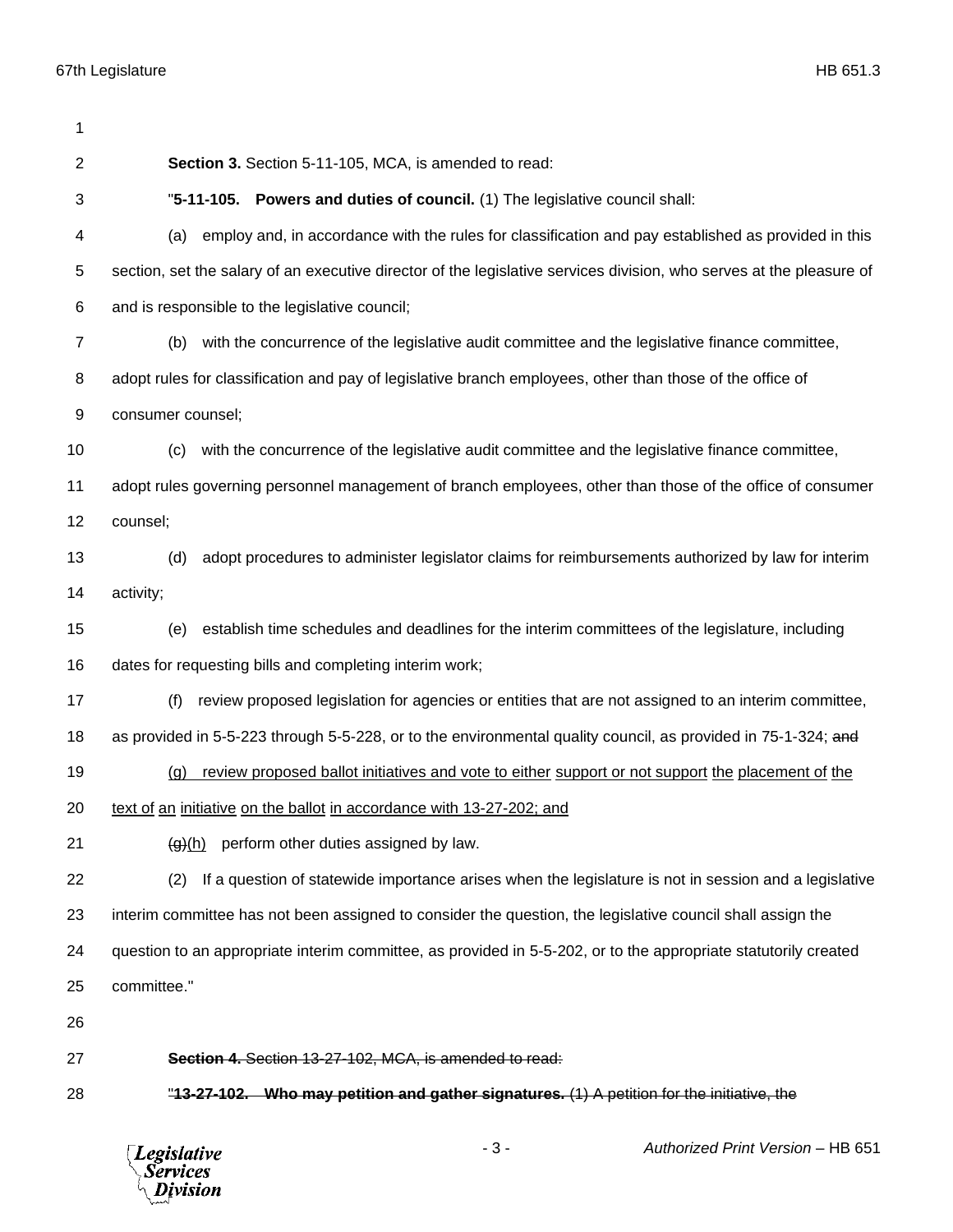| 1              | referendum, or to call a constitutional convention may be signed only by a qualified elector of the state of         |
|----------------|----------------------------------------------------------------------------------------------------------------------|
| $\overline{2}$ | Montana.                                                                                                             |
| 3              | (2) A person gathering signatures for the initiative, the referendum, or to call a constitutional                    |
| 4              | convention:                                                                                                          |
| 5              | (a) must be a resident, as provided in 1-1-215, of the state of Montana; and                                         |
| 6              | (b) may not be paid anything of value based upon the number of signatures gathered; and                              |
| $\overline{7}$ | if the person is a paid signature gatherers, hall register with the secretary of state in accordance                 |
| 8              | with 13-27-202(1)(b)."                                                                                               |
| 9              |                                                                                                                      |
| 10             | Section 4. Section 13-27-202, MCA, is amended to read:                                                               |
| 11             | "13-27-202. Recommendations -- registration by paid signature gatherers -- approval of form                          |
| 12             | required. (1) (a) A proponent of a ballot issue shall submit the text of the proposed ballot issue to the secretary  |
| 13             | of state together with draft ballot issue statements intended to comply with 13-27-312. Petitions may not be         |
| 14             | circulated for the purpose of signature gathering more than 1 year prior to the final date for filing the signed     |
| 15             | petition with the county election administrator. The secretary of state shall forward a copy of the text of the      |
| 16             | proposed issue and statements to the legislative services division for review.                                       |
| 17             | (b) A person who employs a paid signature gatherer shall register with the secretary of state prior to               |
| 18             | collecting signatures. Except as provided in subsection $(1)(c)$ , the registration in this subsection $(1)$ must be |
| 19             | accompanied by a \$100 filing fee OF NOT MORE THAN \$100 OR AN AMOUNT SET BY THE SECRETARY OF STATE. The             |
| 20             | fee must be deposited in an account to the credit of the secretary of state in accordance with 2-15-405(4).          |
| 21             | (c) A person who employs a paid signature gatherer may seek a waiver from the fee required in                        |
| 22             | subsection (1)(b) by demonstrating a financial inability to pay without substantial hardship.                        |
| 23             | The secretary of state may adopt rules to provide for the administration of this subsection (1),<br>(d)              |
| 24             | including rules to implement A STANDARD REGISTRATION FORM AND the waiver provisions in subsection (1)(c).            |
| 25             | (a) The legislative services division staff shall review the text and statements for clarity,<br>(2)                 |
| 26             | consistency, and conformity with the most recent edition of the bill drafting manual furnished by the legislative    |
| 27             | services division, the requirements of 13-27-312, and any other factors that the staff considers when drafting       |
| 28             | proposed legislation.                                                                                                |

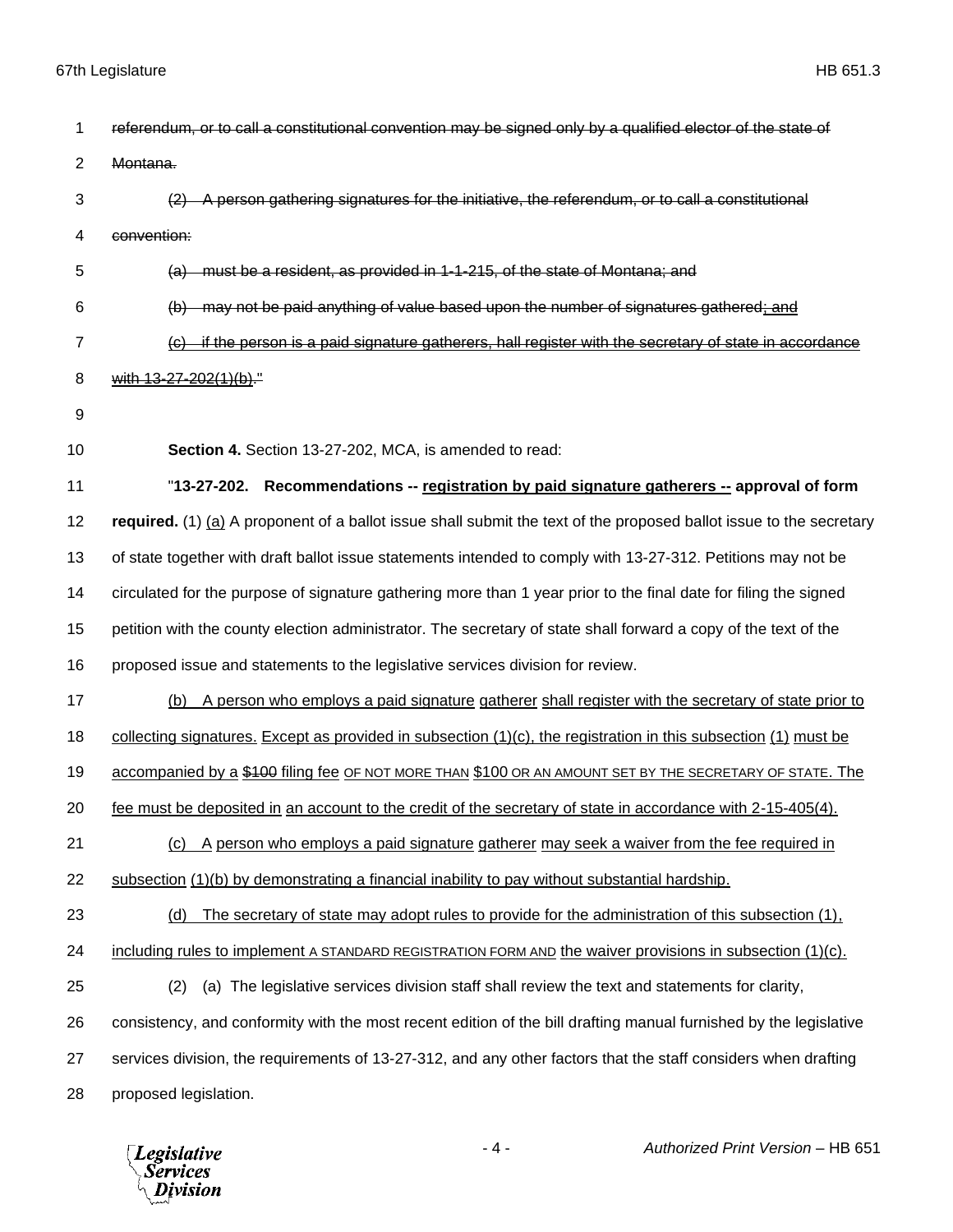## 67th Legislature HB 651.3

 (b) Within 14 days after submission of the text and statements, the legislative services division staff 2 shall recommend in writing to the proponent revisions to the text and revisions to the statements to make them consistent with any recommendations for change to the text and the requirements of 13-27-312 or state that no revisions are recommended. (c) The proponent shall consider the recommendations and respond in writing to the legislative services division, accepting, rejecting, or modifying each of the recommended revisions. If revisions are not recommended, a response is not required. (3) The legislative services division shall furnish a copy of the correspondence provided for in subsection (2) to the secretary of state, who shall make a copy of the correspondence available to any person upon request. (4) Before a petition may be circulated for signatures, the final text of the proposed issue and ballot statements must be submitted to the secretary of state. The secretary of state shall reject the proposed issue if the text or a ballot statement contains material not submitted to the legislative services division that is a substantive change not recommended by the legislative services division. If accepted, the secretary of state shall refer a copy of the proposed issue and statements to the attorney general for a determination as to the legal sufficiency of the issue and for approval of the petitioner's ballot statements and for a determination pursuant to 13-27-312 as to whether a fiscal note is necessary. (5) (a) The secretary of state shall review the legal sufficiency opinion and ballot statements of the petitioner, as approved by the attorney general and received pursuant to 13-27-312. (b) If the attorney general approves the proposed issue, the secretary of state shall provide the executive director of the legislative services division a copy of the final text of the proposed issue and ballot statements. The executive director shall provide the information to the appropriate interim committee for review in accordance with 5-5-215. If questions arise regarding which interim committee has jurisdiction over the

matter, the executive director shall direct the review to the legislative council in accordance with 5-11-105.

(c) The appropriate interim committee or legislative council shall meet AND HOLD A PUBLIC HEARING

after receiving the information and vote to either support or not support the placement of the proposed initiative

text on the ballot. The outcome of the vote must be submitted to the secretary of state no later than 14 days

after receipt of the final text of the proposed issue and ballot statements. Nothing in this section prevents the

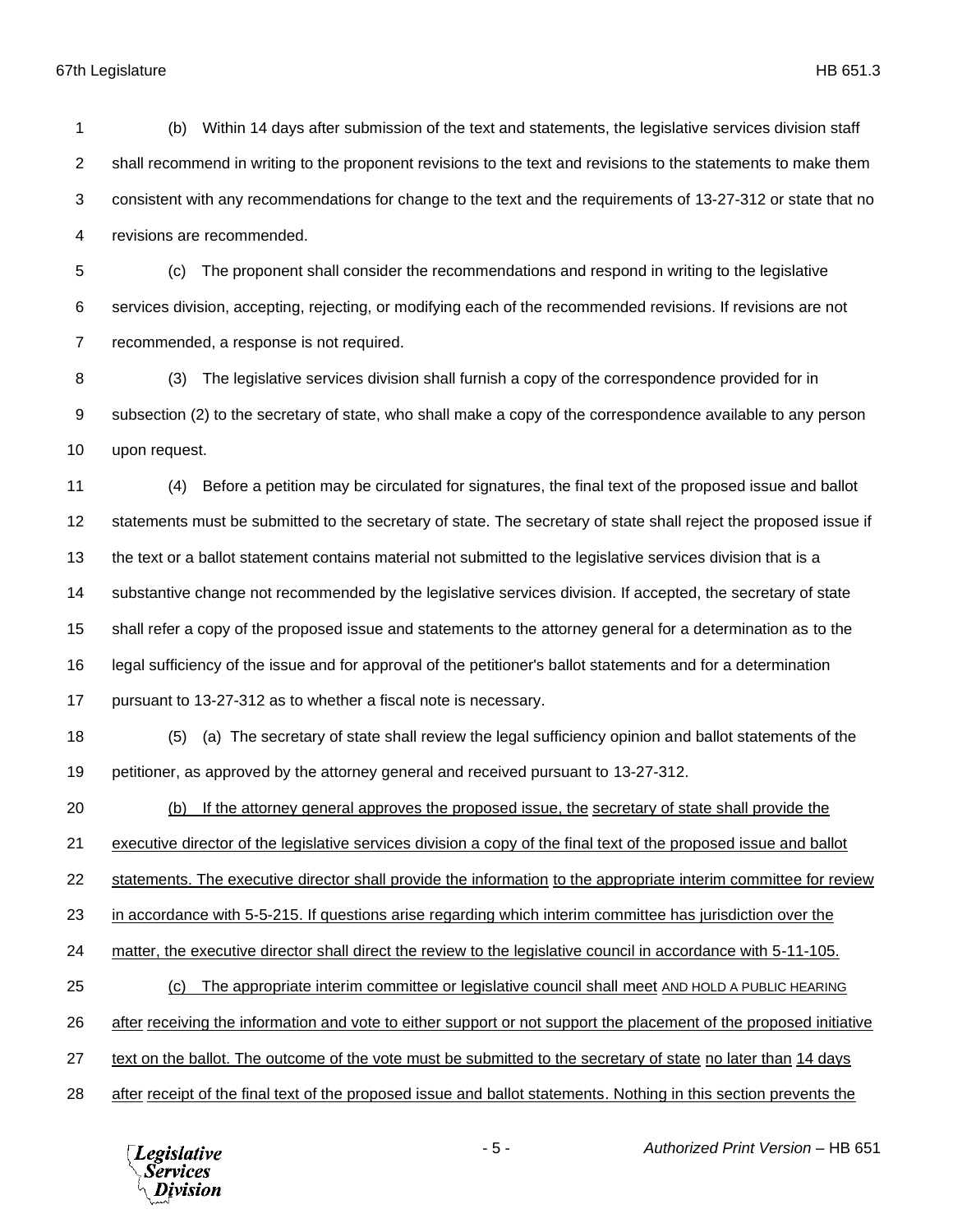67th Legislature HB 651.3

| 1              | interim committee from meeting remotely or via conference call. Proxies must be allowed for legislators unable                      |
|----------------|-------------------------------------------------------------------------------------------------------------------------------------|
| $\overline{2}$ | to participate if a quorum of the committee or council meets to fulfill the requirements of this section.                           |
| 3              | The executive director shall provide written correspondence to the secretary of state providing the<br>(d)                          |
| 4              | name of the interim committee or the administrative committee that voted on the proposal, the date of the vote,                     |
| 5              | and the outcome of the vote conducted by the appropriate interim committee or the legislative council in                            |
| 6              | accordance with subsection (5)(c).                                                                                                  |
| $\overline{7}$ | If the attorney general approves the proposed issue and after-AFTER the executive director<br>$\left(\mathbf{b}\right)(\mathbf{e})$ |
| 8              | provides the information to the secretary of state in accordance with subsection $(5)(d)$ , the secretary of state                  |
| 9              | shall immediately send to the person submitting the proposed issue a sample petition form, including the text of                    |
| 10             | the proposed issue, the statement of purpose and implication, and the yes and no statements, as prepared by                         |
| 11             | the petitioner, reviewed by the legislative services division, and approved by the attorney general and in the                      |
| 12             | form provided by this part. A signature gatherer may circulate the petition only in the form of the sample                          |
| 13             | prepared by the secretary of state. The secretary of state shall immediately provide a copy of the sample                           |
| 14             | petition form to any interested parties who have made a request to be informed of an approved petition.                             |
| 15             | If the attorney general rejects the proposed issue, the secretary of state shall send written<br>$\Theta(F)$                        |
| 16             | notice to the person who submitted the proposed issue of the rejection, including the attorney general's legal                      |
| 17             | sufficiency opinion.                                                                                                                |
| 18             | If an action is filed challenging the validity of the petition, the secretary of state shall<br>(d)(G)                              |
| 19             | immediately notify the person who submitted the proposed issue."                                                                    |
| 20             |                                                                                                                                     |
| 21             | Section 5. Section 13-27-204, MCA, is amended to read:                                                                              |
| 22             | "13-27-204. Petition for initiative. (1) The following, INCLUDING THE LANGUAGE PROVIDED FOR IN                                      |
| 23             | $SUBSECTION (2)(B)$ , is substantially the form for a petition calling for a vote to enact a law by initiative:                     |
| 24             | PETITION TO PLACE INITIATIVE NO. ON THE ELECTION BALLOT                                                                             |
| 25             | If 5% of the voters in each of one-half of the counties sign this petition and the total number of<br>(a)                           |
| 26             | voters signing this petition is _____, this initiative will appear on the next general election ballot. If a majority of            |
| 27             | voters vote for this initiative at that election, it will become law.                                                               |
| 28             | We, the undersigned Montana voters, propose that the secretary of state place the following<br>(b)                                  |



- 6 - *Authorized Print Version* – HB 651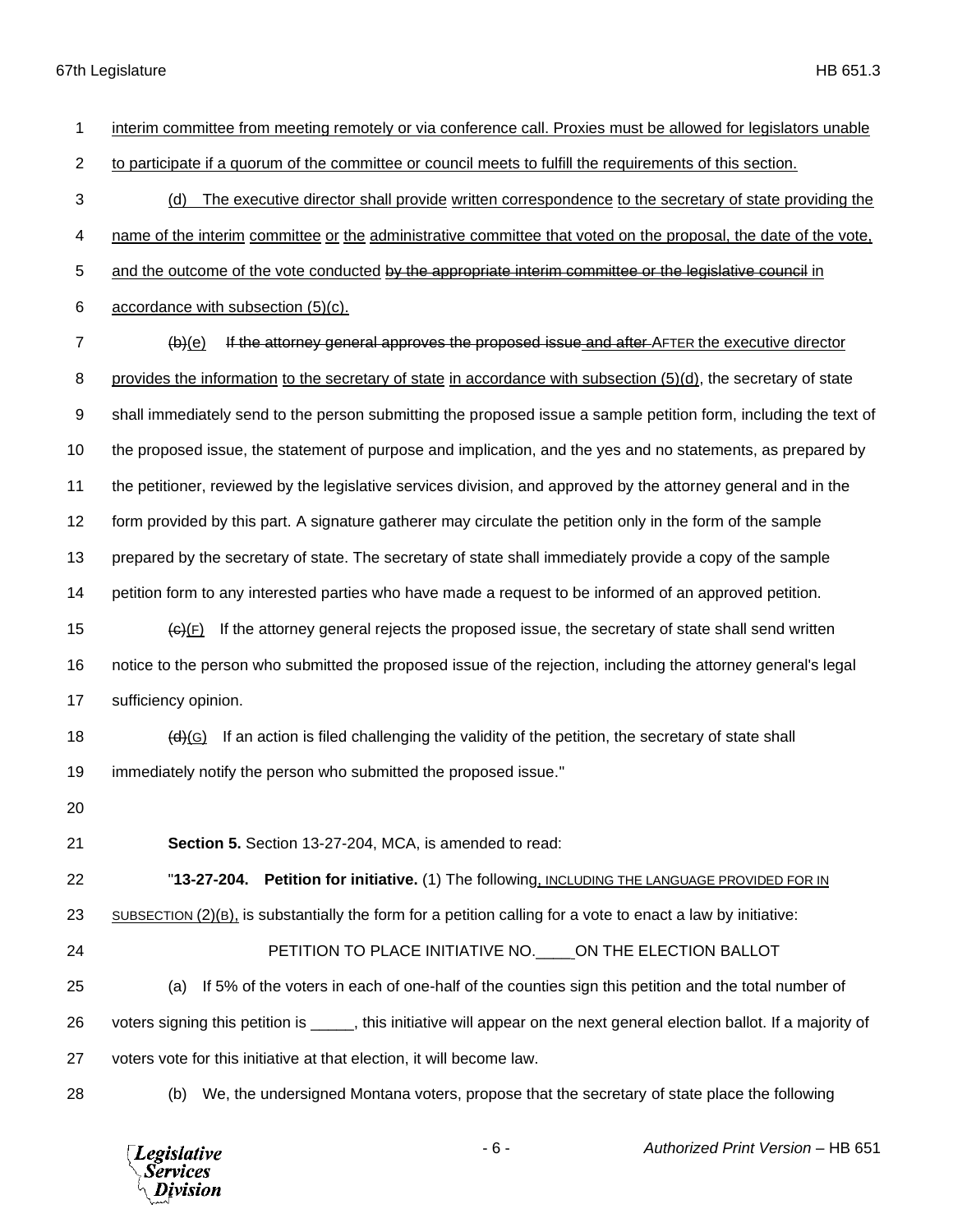| 1              | initiative on the _______________, 20_, general election ballot:                                                       |
|----------------|------------------------------------------------------------------------------------------------------------------------|
| $\overline{2}$ | (Title of initiative written pursuant to 13-27-312)                                                                    |
| 3              | (Statement of purpose and implication written pursuant to 13-27-312)                                                   |
| 4              | (Yes and no statements written pursuant to 13-27-312)                                                                  |
| 5              | Voters are urged to read the complete text of the initiative, which appears (on the reverse side of,<br>(c)            |
| 6              | attached to, etc., as applicable) this sheet. A signature on this petition is only to put the initiative on the ballot |
| 7              | and does not necessarily mean the signer agrees with the initiative.                                                   |
| 8              | Voters are advised that either an interim committee or an administrative committee of the<br>(d)                       |
| 9              | legislature in accordance with 5-5-215 or 5-11-105 reviewed the content of this initiative and [did] or [did not]      |
| 10             | support the placement of the proposed text of this initiative on the ballot. The outcome of the vote was $[x]$ in      |
| 11             | favor of placing the measure on the ballot and [x] against placing the measure on the ballot.                          |
| 12             | (d)(e)                                                                                                                 |
| 13             | <b>WARNING</b>                                                                                                         |
| 14             | A person who purposefully signs a name other than the person's own to this petition, who signs more                    |
| 15             | than once for the same issue at one election, or who signs when not a legally registered Montana voter is              |
| 16             | subject to a \$500 fine, 6 months in jail, or both.                                                                    |
| 17             | $\Theta(f)$ Each person is required to sign the person's name and list the person's address or telephone               |
| 18             | number in substantially the same manner as on the person's voter registration form or the signature will not be        |
| 19             | counted.                                                                                                               |
| 20             | (2) (A) IF THE ATTORNEY GENERAL DETERMINES THE PROPOSED BALLOT ISSUE WILL LIKELY CAUSE                                 |
| 21             | SIGNIFICANT MATERIAL HARM TO ONE OR MORE BUSINESS INTERESTS IN MONTANA PURSUANT TO 13-27-312(9), THE                   |
|                | STATEMENT IN SUBSECTION (2)(B) MUST APPEAR ON THE FRONT PAGE OF THE PETITION FORM BEFORE THE                           |
| 22             |                                                                                                                        |
| 23             | INFORMATION SET FORTH IN SUBSECTION (1).                                                                               |
| 24             | (B)                                                                                                                    |
| 25             | <b>WARNING</b>                                                                                                         |
| 26             | THE ATTORNEY GENERAL OF MONTANA HAS DETERMINED THE PROPOSED BALLOT ISSUE WILL LIKELY CAUSE                             |
| 27             | SIGNIFICANT MATERIAL HARM TO ONE OR MORE BUSINESS INTERESTS IN MONTANA.                                                |

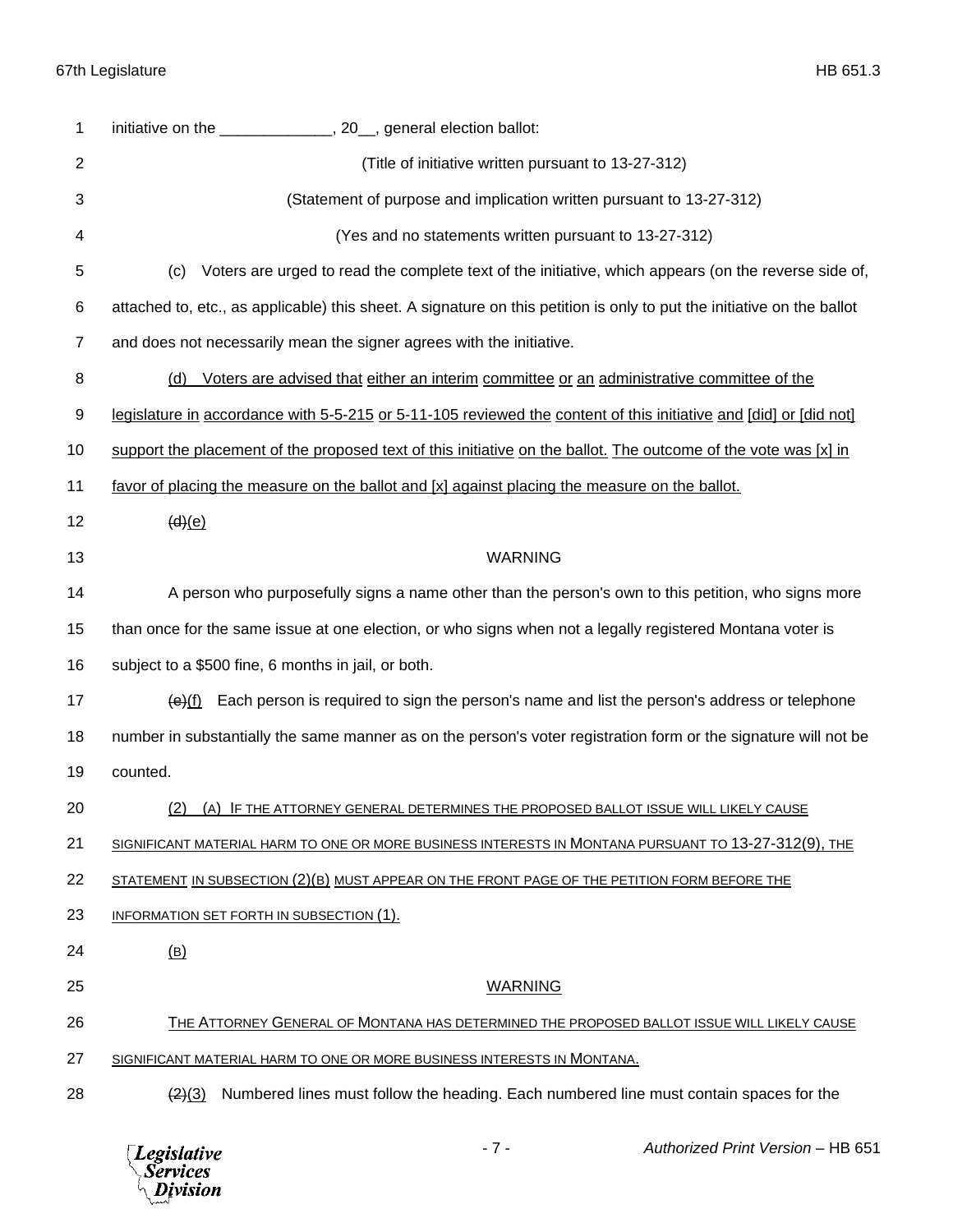signature, date, residence address, county of residence, and printed last name and first and middle initials of the signer. In place of a residence address, the signer may provide the signer's post-office address or the signer's home telephone number. An address provided on a petition by the signer that differs from the signer's address as shown on the signer's voter registration form may not be used as the only means to disqualify the signature of that petition signer." **Section 6.** Section 13-27-312, MCA, is amended to read: "**13-27-312. Review of proposed ballot issue and statements by attorney general -- preparation of fiscal note.** (1) Upon receipt of a proposed ballot issue and statements from the office of the secretary of state pursuant to 13-27-202, the attorney general shall examine the proposed ballot issue for legal sufficiency as provided in this section and shall determine whether the ballot statements comply with the requirements of this section. (2) The attorney general shall, in reviewing the ballot statements, endeavor to seek out parties on both sides of the issue and obtain their advice. The attorney general shall review the ballot statements to determine if they contain the following matters: (a) a statement of purpose and implication, not to exceed 135 words, explaining the purpose and implication of the issue; and (b) yes and no statements in the form prescribed in subsection (6). (3) If the proposed ballot issue has an effect on the revenue, expenditures, or fiscal liability of the state, the attorney general shall order a fiscal note incorporating an estimate of the effect, the substance of which must substantially comply with the provisions of 5-4-205. The budget director, in cooperation with the agency or agencies affected by the ballot issue, is responsible for preparing the fiscal note and shall return it to the attorney general within 10 days. If the fiscal note indicates a fiscal impact, the attorney general shall prepare a fiscal statement of no more than 50 words, and the statement must be used on the petition and ballot if the issue is placed on the ballot. (4) The ballot statements must express the true and impartial explanation of the proposed ballot issue in plain, easily understood language and may not be arguments or written so as to create prejudice for or against the issue.

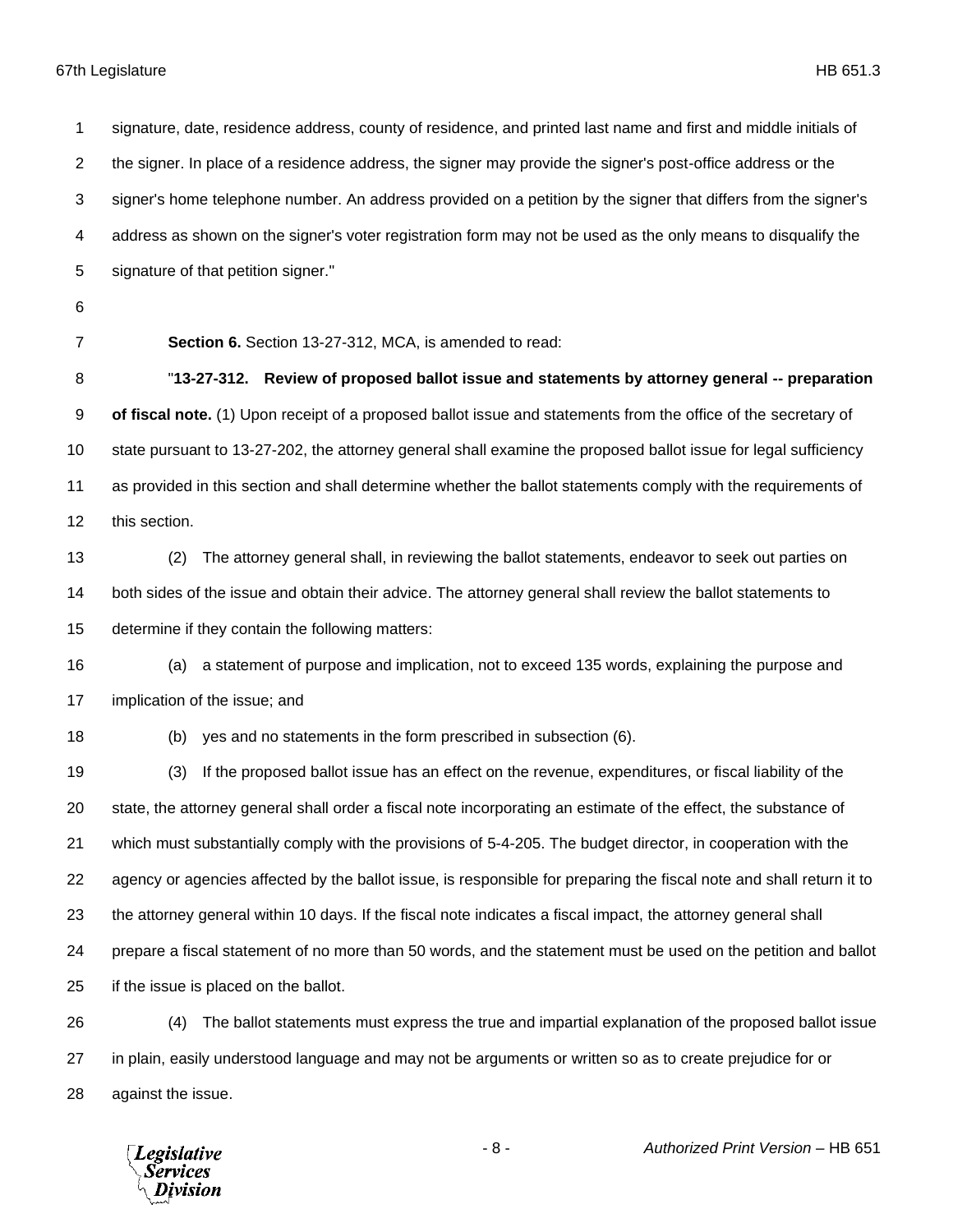## 67th Legislature HB 651.3

| 1              | Unless altered by the court under 13-27-316, the statement of purpose and implication is the<br>(5)                    |
|----------------|------------------------------------------------------------------------------------------------------------------------|
| $\overline{2}$ | petition title for the issue circulated by the petition and the ballot title if the issue is placed on the ballot.     |
| 3              | The yes and no statements must be written so that a positive vote indicates support for the issue<br>(6)               |
| 4              | and a negative vote indicates opposition to the issue and must be placed beside the diagram provided for               |
| 5              | marking of the ballot in a manner similar to the following:                                                            |
| 6              | YES (insert the type of ballot issue and its number)<br>$\mathbb{I}$                                                   |
| 7              | NO (insert the type of ballot issue and its number)<br>$\mathsf{I}$                                                    |
| 8              | The outcome of the vote by an interim committee or an administrative committee required in 13-<br>(7)                  |
| 9              | 27-202(5)(c) does not need to be reflected in the statement of purpose and implication, the petition title, or the     |
| 10             | ballot title if the issue is placed on the ballot.                                                                     |
| 11             | The attorney general shall review the proposed ballot issue for legal sufficiency. As used in this<br>(7)(8)           |
| 12             | part, "legal sufficiency" means that the petition complies with statutory and constitutional requirements              |
| 13             | governing submission of the proposed issue to the electors, THE SUBSTANTIVE LEGALITY OF THE PROPOSED ISSUE             |
| 14             | IF APPROVED BY THE VOTERS, AND WHETHER THE PROPOSED ISSUE CONSTITUTES AN APPROPRIATION AS SET FORTH IN                 |
| 15             | [SECTION 1]. Review of the petition for legal sufficiency does not include consideration of the substantive legality   |
| 16             | of the issue if approved by the voters. The attorney general shall also determine if the proposed issue conflicts      |
| 17             | with one or more issues that may appear on the ballot at the same election.                                            |
| 18             | (9)<br>THE ATTORNEY GENERAL SHALL REVIEW THE PROPOSED BALLOT ISSUE AS TO WHETHER THE<br>(A)                            |
| 19             | PROPOSED ISSUE COULD CAUSE A REGULATORY TAKING UNDER MONTANA LAW OR OTHERWISE WILL LIKELY CAUSE                        |
| 20             | SIGNIFICANT MATERIAL HARM TO ONE OR MORE BUSINESS INTERESTS IN MONTANA IF APPROVED BY THE VOTERS.                      |
| 21             | IF THE ATTORNEY GENERAL DETERMINES THE PROPOSED BALLOT ISSUE WILL LIKELY CAUSE SIGNIFICANT<br>(B)                      |
| 22             | MATERIAL HARM TO ONE OR MORE BUSINESS INTERESTS IN MONTANA, THE ATTORNEY GENERAL SHALL NOTIFY THE                      |
| 23             | SECRETARY OF STATE, WHICH MUST INCLUDE THE FINDING SET FORTH IN 13-27-204(2) ON THE FINAL FORM OF THE                  |
| 24             | PETITION.                                                                                                              |
| 25             | (a) Within 30 days after receipt of the proposed issue from the secretary of state, the<br>$\left( 8 \right) (9) (10)$ |
| 26             | attorney general shall forward to the secretary of state an opinion as to the issue's legal sufficiency.               |
| 27             | If the attorney general determines that the proposed ballot issue is legally sufficient, the attorney<br>(b)           |
| 28             | general shall also forward to the secretary of state the petitioner's ballot statements that comply with the           |
|                |                                                                                                                        |